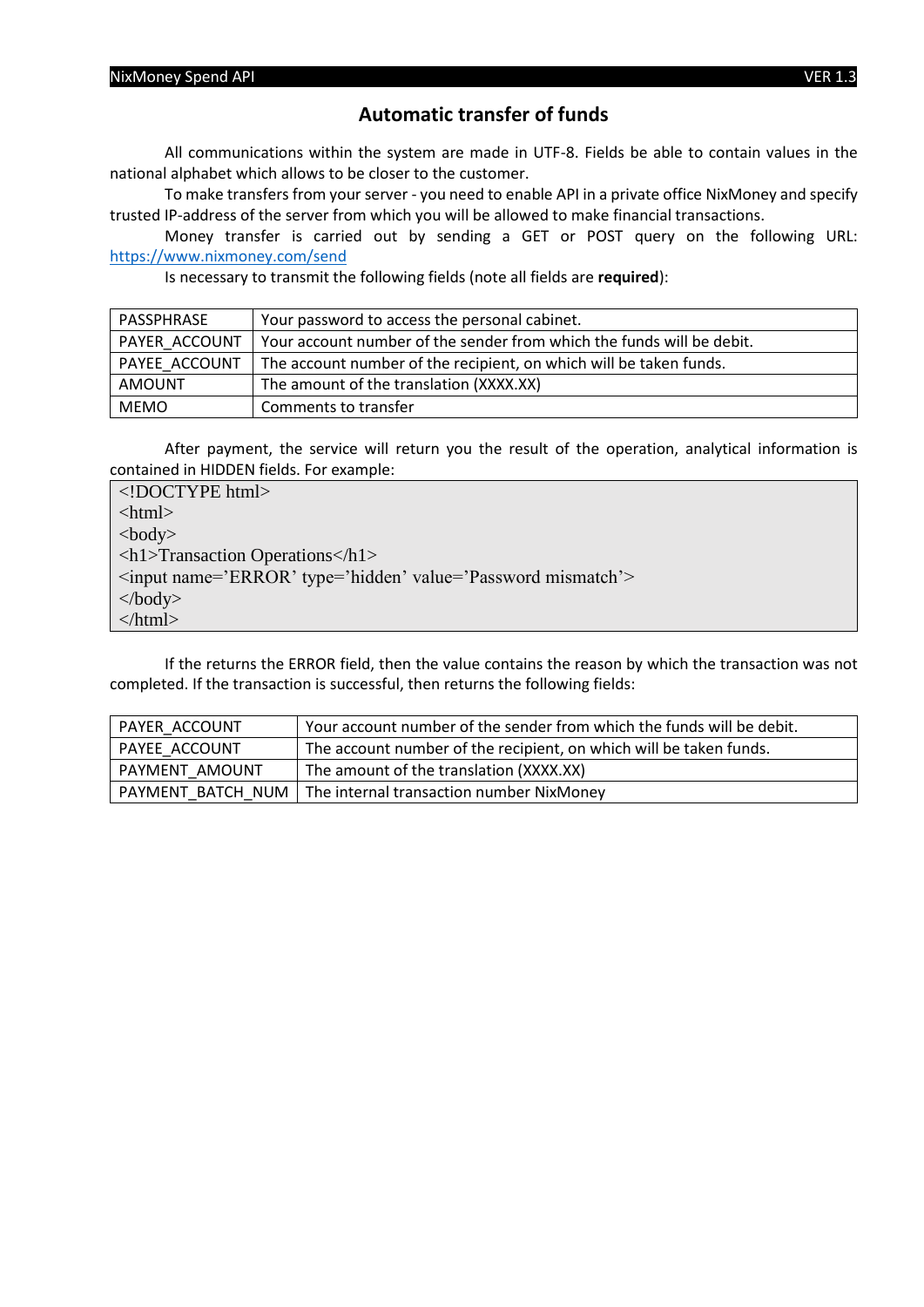#### **Автоматическое получение истории операций**

For receiving of history of the operations, necessary to send the following fields: (the request is sent to the address: **<https://www.nixmoney.com/history>**)

| * ACCOUNTID          | User ID (email).                                                                          |
|----------------------|-------------------------------------------------------------------------------------------|
| * PASSPHRASE         | Your password to access the personal cabinet.                                             |
| * STARTMONTH,        | The date at which you must get a transaction history.                                     |
| * STARTDAY,          |                                                                                           |
| * STARTYEAR          |                                                                                           |
| * ENDMONTH,          | The date on which you must get a transaction history.                                     |
| * ENDDAY,            |                                                                                           |
| * ENDYEAR            |                                                                                           |
| PAYMENTSMADE         | If the field is defined, then get the story only for finished payments. If the field is   |
|                      | missing, do not show the history of outgoing payments.                                    |
| PAYMENTSRECEIVED     | If the field is defined, then get the story only for received payments. If the field is   |
|                      | missing, do not show the history of received payments.                                    |
| <b>BATCHFILTER</b>   | Filtering by internal number transaction NixMoney.                                        |
| PAYMENT ID           | Filtering by user number payment.                                                         |
| <b>COUNTERFILTER</b> |                                                                                           |
| <b>METALFILTER</b>   | Filter by currencies (USD or EUR).                                                        |
| <b>DESC</b>          | Reverse the sort order by date. (If the field is missing, the usual sort order: at first, |
|                      | the oldest transactions and in the end the most recent).                                  |

Returns a list of found transactions, this includes only financial transactions, subject to the specified filter.

The output format (the title is necessarily present, only if found entries, which match the filter):

Time, Type, Batch, Currency, Amount, Fee, Payer Account, Payee Account, Payment ID, Memo 1st row 2nd row Date Format: MM / dd / yyyy kk: mm

If none transaction is not will be found, it returns the following message:

No Records Found.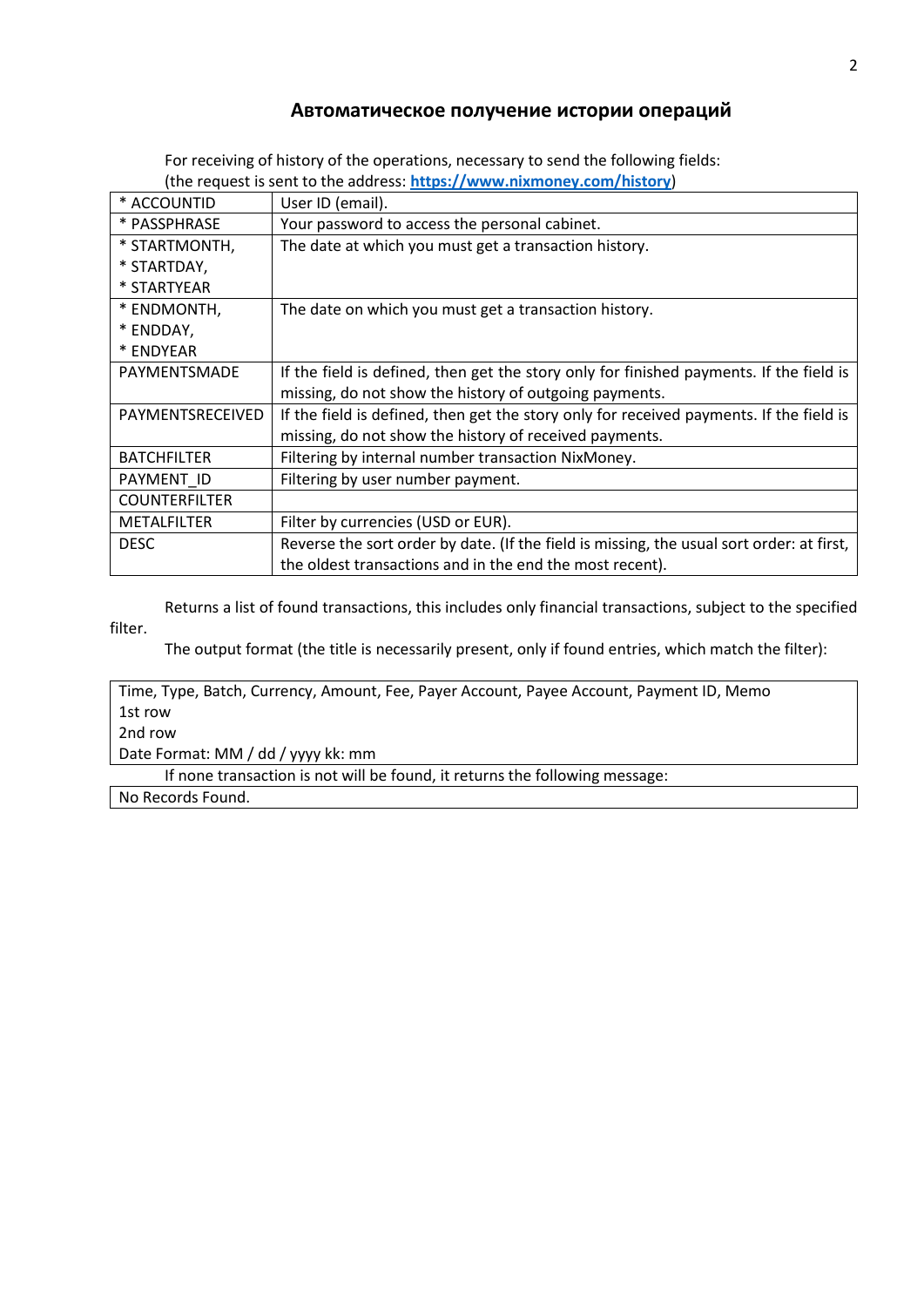## **Automatic detection of user's purse via email**

To determine the purse via email should send the following fields:

| (the request is sent to the address: https://www.nixmoney.com/resolve) |                                               |  |
|------------------------------------------------------------------------|-----------------------------------------------|--|
| ACCOUNTID                                                              | User ID (email).                              |  |
| PASSPHRASE                                                             | Your password to access the personal account. |  |
| RESOLVE                                                                | Email user, for which need to get a purse.    |  |
| <b>TYPE</b>                                                            | Type currencies (USD or EUR).                 |  |

In response to a request comes purse user or an error is returned in the format:

ERROR: <error description>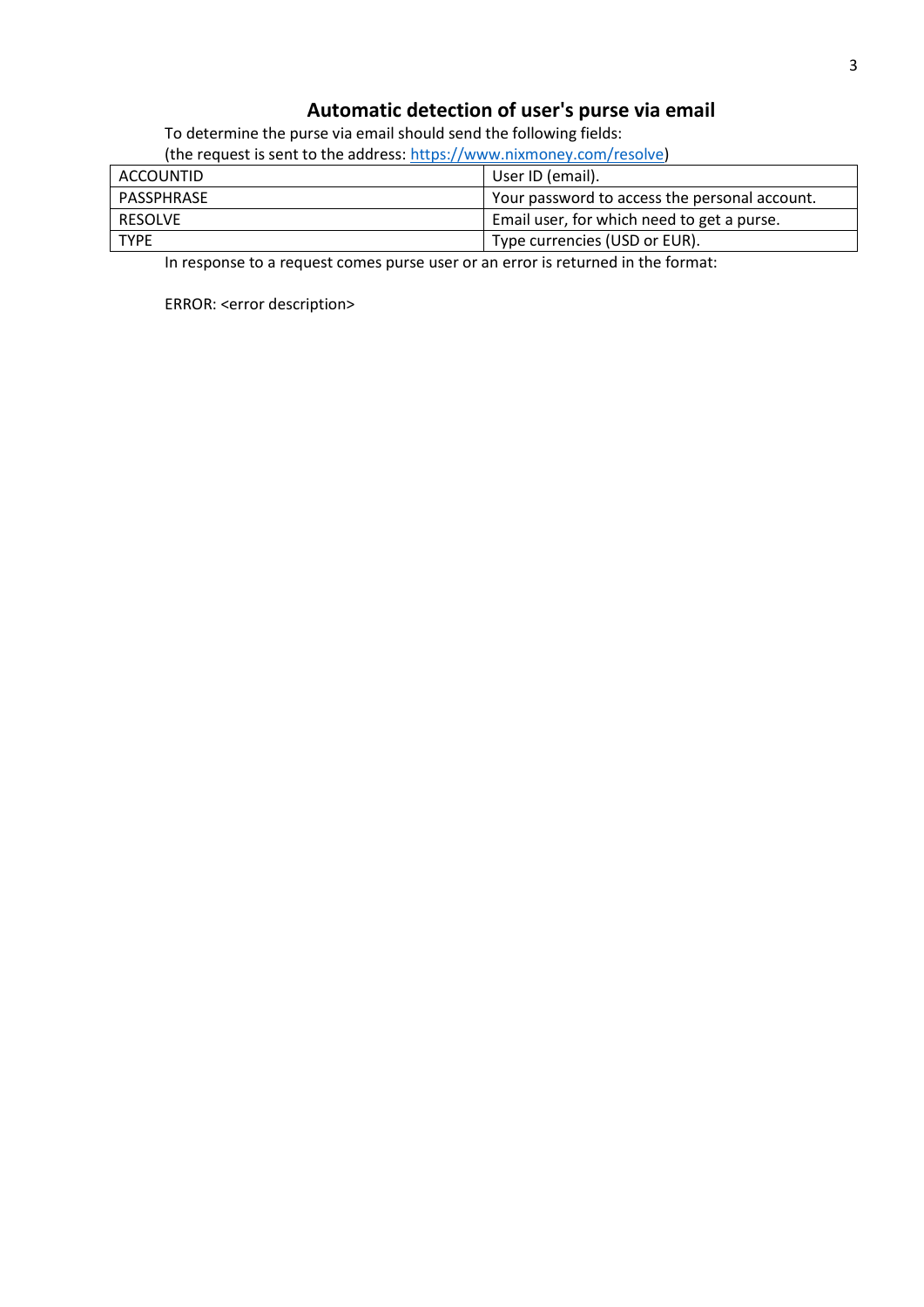#### **Getting the current balance**

Is necessary to send the following fields (note all fields are **required**):

| (the request is sent to the address: https://www.nixmoney.com/balance) |            |  |  |  |
|------------------------------------------------------------------------|------------|--|--|--|
| ACCOUNTID                                                              | PASSPHRASE |  |  |  |
| PASSPHRASE                                                             | PASSPHRASE |  |  |  |

At fulfillment of operations, balances your purses will be contained in HIDDEN fields. For example (in the case of successful receipt of the balance of purses):

<!DOCTYPE html> <html> <body> <h1>Transaction Operations</h1>  $\langle$ input name='U1234567890124' type='hidden' value='100.43'>  $\langle$ input name>'E1234567890124' type='hidden' value='12.68'> </body> </html>

If an error occurs:

<!DOCTYPE html>  $\langle$ html $>$  $$ <h1>Transaction Operations</h1> <input name='ERROR' type='hidden' value='Password mismatch'> </body> </html>

If the returns the ERROR field, then the value contains the reason by which the transaction was not completed.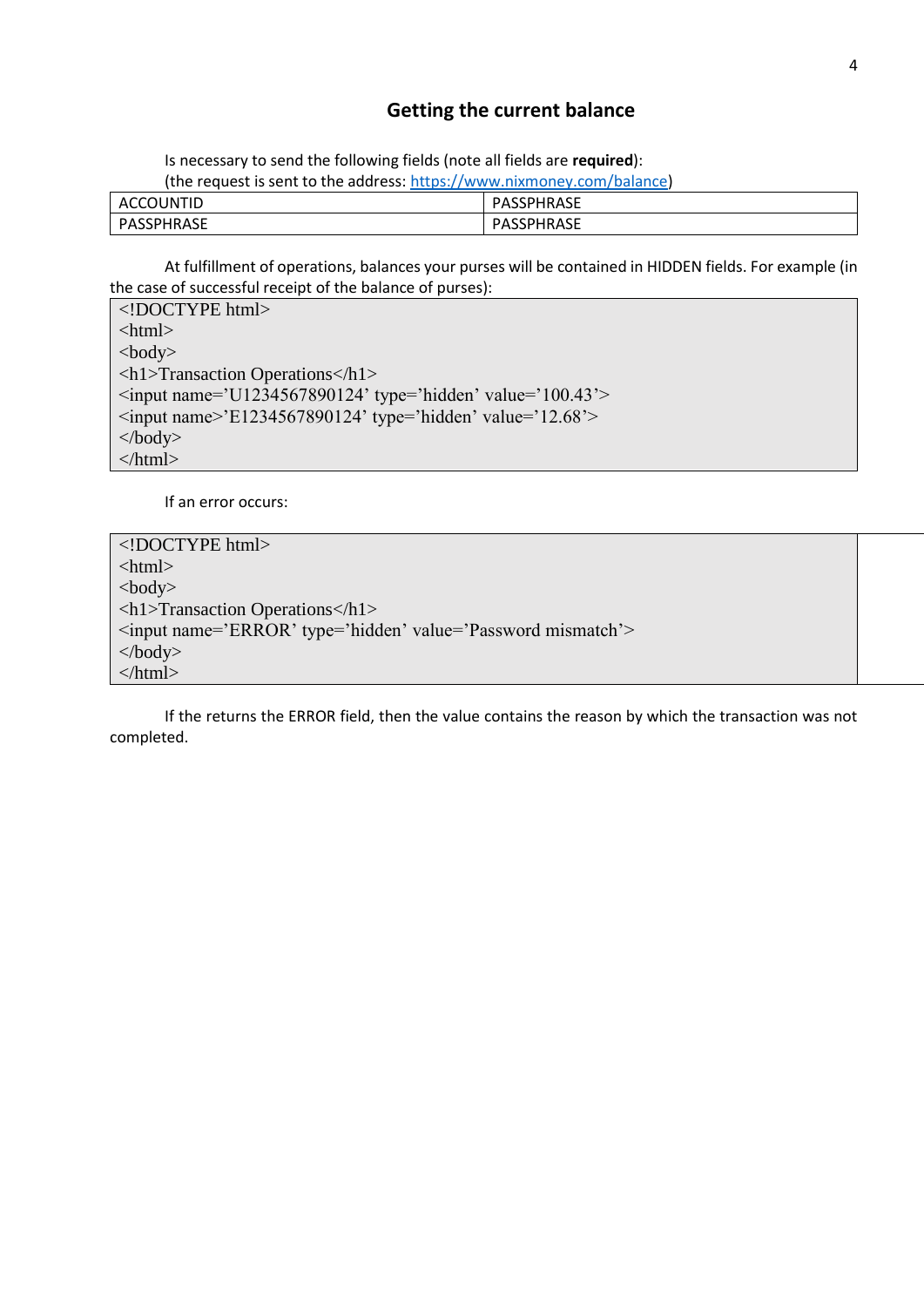# **Automatic transfer of funds on a plurality purses (multitransfer)**

All communications within the system are made in UTF-8.

To make transfers from your server - you need to enable API in a private office NixMoney and specify trusted IP-address of the server from which you will be allowed to make financial transactions.

Money transfer(multitransfer) is carried out by sending a GET or POST query on the following URL: <https://www.nixmoney.com/send>

Is necessary to transmit the following fields (note all fields are **required**):

| PASSPHRASE        | Your password to access the personal cabinet.                          |
|-------------------|------------------------------------------------------------------------|
| I PAYER ACCOUNT   | Your account number of the sender from which the funds will be debit.  |
| <b>DIRECTIONS</b> | List of payees with the amounts and comments for each of the payments. |

Format of **DIRECTIONS** field is a follows:

<ACCOUNT>,<AMOUNT>,<MEMO>;;<ACCOUNT#2>,<AMOUNT#2>,<MEMO#2>… That is, in the DIRECTIONS may be transferred any number of purses, which does not exceed the length of the string 16384 bytes, a comment may contain up to 255 characters. Separator is a double ";;". ACCOUNT – on which, AMOUNT - amount of transfer.

Example:

U18241242812326, 10.1, Test ;;U18241242812111, 10.20, Monthly payment

After payment, the service will return you the result of the operation, analytical information is contained in HIDDEN fields. For example:

OK: [U18241242812326, 10.1, Test], ID: 12345

OK: [U18241242812111, 13.10, Monthly payment], ID: 12346

Each row can contain in the beginning OK: (successful transaction), NOOP: (for some reason, failed to carry out the transaction), and ERROR:, which indicates for any mistake.